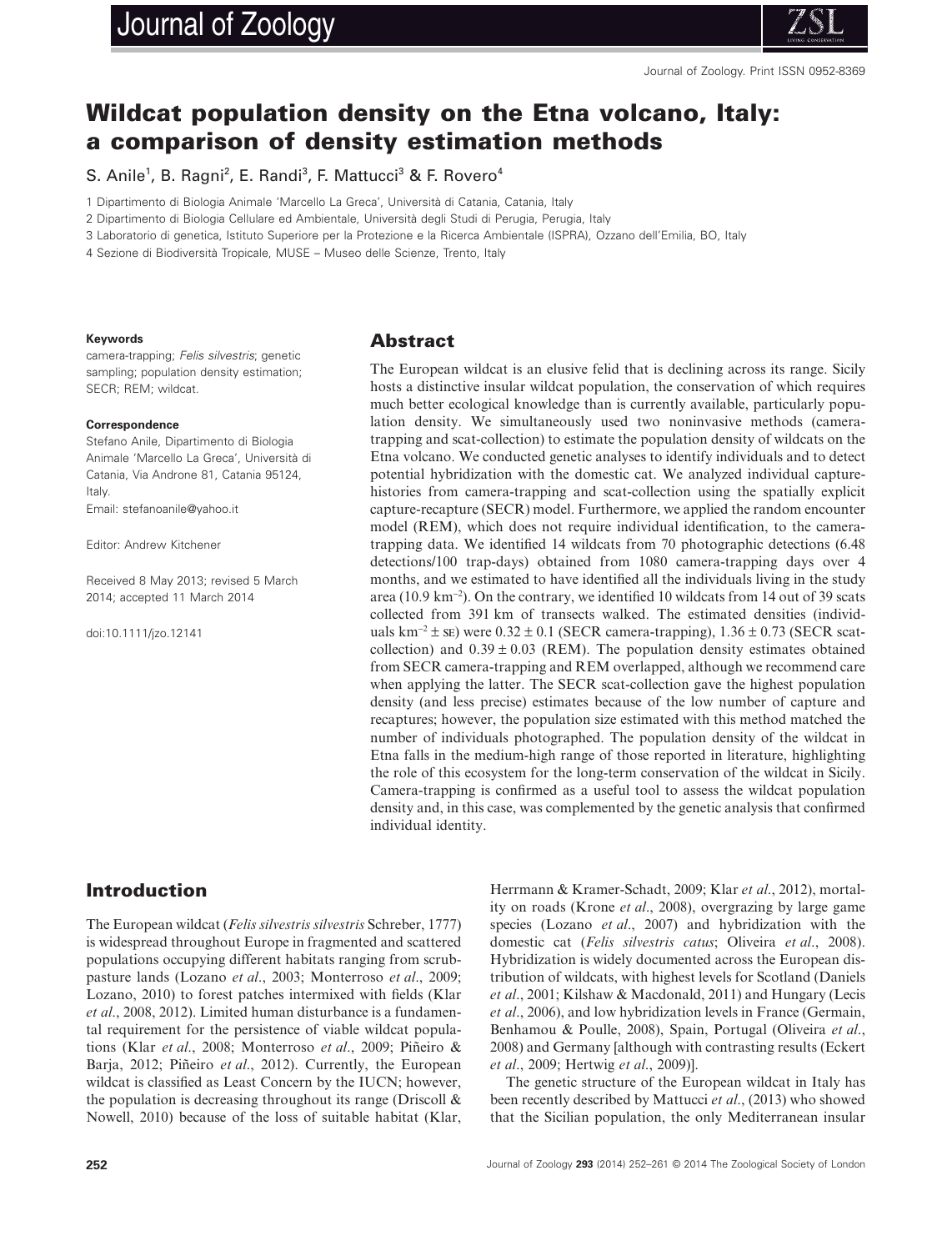population that is not the result of human introduction (Kitchener & Rees, 2009), represents a distinctive wildcat conservation unit (Mattucci *et al*., 2013). Conservation measures for the Sicilian wildcat are needed because not only is the overall population size declining, but the isolated nature of the island does not allow recruitment from neighboring populations. However, very few studies have been conducted on this unique wildcat population (Anile, Amico & Ragni, 2012).

Wildcats typically occur at low population density, and in Mediterranean ecosystems, they live in mosaic landscapes of mixed shrubby vegetation, open areas and patches of forest, making wildcat population density estimation a challenging task (Kery *et al*., 2011). Thus far, only a few studies have tried to assess wildcat population density using noninvasive methods like camera-trapping (Can, Kandemir & Togan, 2009; Kilshaw & Macdonald, 2011) or hair-trapping (Kery *et al*., 2011). The development of spatially explicit capturerecapture (thereafter, SECR) models applied to capturemark-recapture data has overcome the problem of how to calculate the study area to which the estimated population density refers, thereby reducing the major source of bias and allowing flexibility in the study design (Efford, Dawson & Borchers, 2009).

Another recent development for estimating population density from camera-trapping is the random encounter model (hereafter, REM) proposed by Rowcliffe *et al*. (2008) in which the population density is derived directly from the trapping rate; therefore, individual identification is not necessary. The REM is based on gas collision theory (with animals as 'random' molecules and cameras as fixed molecules), and it has been tested in wild conditions on only a few occasions (Rovero & Marshall, 2009; Manzo *et al*., 2012). We applied the REM to our data because of the following considerations. First, wildcats usually live at low population density (Kery *et al*., 2011); therefore, gaining enough recapture records to run density models can be impossible in some areas (Kilshaw & Macdonald, 2011). Second, capture-recapture studies usually require two camera-traps per station to achieve better individual identification (Kilshaw & Macdonald, 2011). Therefore, using only one camera per station, as required by the REM, doubles the potential sampling area. Finally, thus far, only one study has tested the REM against an independent population density estimate in the wild (Rovero & Marshall, 2009), and hence, we also aimed to provide an additional test of this model in the field.

Standardized protocols are required to produce reliable estimates for threatened taxa, such as the European wildcat, which in turn can inform conservation plans (Mattucci *et al*., 2013). Additionally, the integration of different sampling techniques could strengthen the overall study outcome and provide useful insights to improve future research efforts (Janecka *et al*., 2011). Therefore, we aimed to estimate the wildcat population density on Mount Etna (Sicily) using two independent and noninvasive survey methods, cameratrapping and scat-collection, followed by SECR analyses. Furthermore, we also applied the REM to our cameratrapping data to compare its population density estimate with those of the SECR models.

# **Materials and methods**

#### **Study area**

The study area  $(10.1 \text{ km}^{-2})$  was located on the south-west side of Mount Etna, Sicily and ranged from 900 to 2.000 m a.s.l., corresponding to the southernmost location of the wildcat distribution in Italy (Nowell & Jackson, 1996) (Fig. 1). The Etna Regional Park (59 km<sup>−</sup><sup>2</sup> ) may play an important role in wildcat conservation for this island connecting the western wildcat populations with the eastern one (Anile *et al*., 2012). The volcanic activity has produced a landscape characterized by recent large lava flows and inactive secondary cones of different ages, intermixed with areas dominated by trees (*Pinus laricio*, *Quercus pubescens*, *Quercus ilex*, *Castanea sativa*, *Populus tremulus* and *Genista etniensis*), and therefore, the resulting habitat consists of large woodland patches intermingled with open fields. Potential wildcat refuges are widely available in form of the cavities, characteristic of the volcanic soil, which also represent (due to water condensation on the cavity's walls) the only available water in summer time. Human activity is low, with vehicle access subjected to permission and restricted to nonpaved roads used for the management of woodland, sheep farming and tourist trekking. The climate is typically Mediterranean, but snow cover is common in winter. Rainfall is concentrated during autumn and winter season with a yearly mean of 1000–1400 mm.

### **Data collection**

We used 18 digital camera traps  $[DFV^{\circledast}$  equipped with Sony<sup>®</sup> DSC-W55 (Fototrappolaggio, Forlì, Italy)]. Each camera trap was accommodated in an iron box, locked with a padlock and then tied to a tree (at  $50 \pm 10$  cm from the ground) with a chain. We set camera traps with a delay time of 10 min between successive bursts  $(n = 3)$  of photos. Camera-trapping survey consisted of two trapping lines that were run for two consecutive periods (from 14 May to 11 September 2010, i.e. 120 days): each trap line (running for 60 days) included nine camera-trapping stations, each consisting of a pair of camera traps facing each other to obtain photographs of both flanks of a wildcat. We set the camera stations on paths that wildcats often travel along with variable widths  $(220 \pm 80 \text{ cm})$ . We angled cameras slightly downwards  $(15^{\circ} \pm 3^{\circ})$  in order to obtain a better view of the wildcat's *norma dorsalis* [part of the coat that is useful for identifying individuals (Ragni & Possenti, 1996; Kilshaw *in litteris*)]. This orientation also constrained the detection zone of camera traps to the width of the path. The interstation distance was  $1351 \pm 790$  m so the whole study area (Fig. 1) was covered without leaving gaps large enough to include the smallest known home range for wildcat in Mediterranean habitat (1.81 and 1.70 km<sup>−</sup><sup>2</sup> ; Sarmento *et al*., 2006; Monterroso *et al*., 2009); hence, we assumed all wildcats living in the study area had a probability >0 of being photographed. We did not use lures or baits to avoid potential bias because of differential responses of wildcats to attractants (Jackson *et al*., 2005).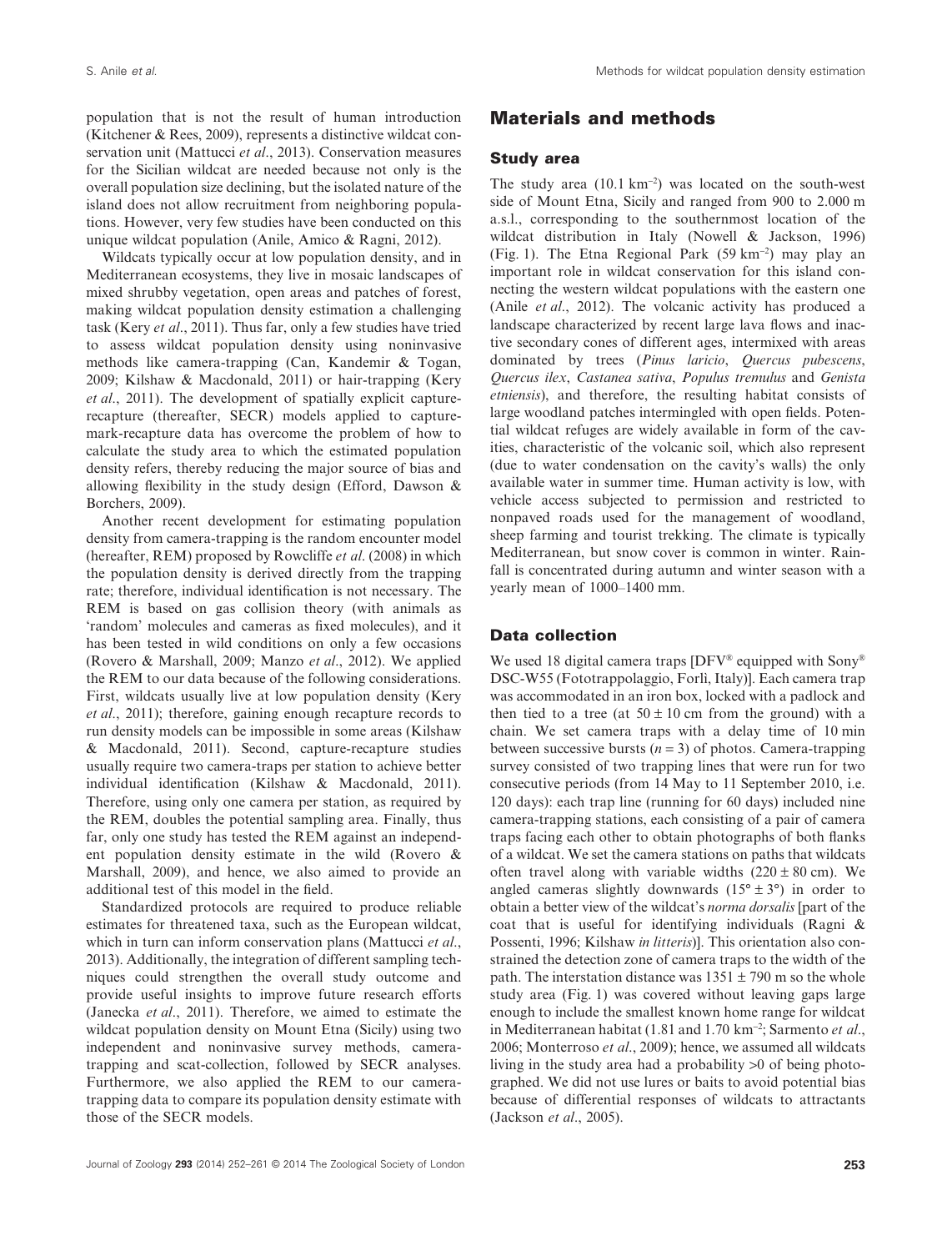

**Figure 1** (a) Approximate wildcat distribution ranges for Western Europe. The low inset (b) shows the borders of the different protection zones in the Etna Regional Park in Sicily where we conducted the present study (horizontal lines = zone A, 'integral reserve' subjected to more constraints in order to ensure maximum protection of plants and animal species; vertical lines = zone B, 'general reserve' in which educational activities and excursions are permitted; square area = zone C, 'protection area' located close to population centers where eco-friendly activities are encouraged; dotted area = zone D, 'pre-park area' where landscape is dominated by medium-size traditional agricultural plantation mixed with the forest, and all the activities allowed have to comply with the general purpose of the park. The right inset (c) shows the location of camera stations. Filled points are the camera-stations positive for wildcat, while open points are the negative ones. The 10 individuals identified from the genetic analysis are represented by triangles. The minimum convex polygon encompassing the camera-stations is 10.9 km<sup>−</sup><sup>2</sup> .

#### **Data analysis**

#### **Camera-trapping**

We assessed the taxonomic status (domestic/wildcat/hybrid) of photographed cats using the system of coat coloration and markings proposed by Ragni & Possenti (1996). This morphological classification has proven to be highly congruent with the genetic results of several published studies (Randi *et al*., 2001; Pierpaoli *et al*., 2003; Lecis *et al*., 2006; Oliveira *et al*., 2008; Mattucci *et al*., 2013). We identified the individuals using the following morphological criteria: number, shape, dimension and position of stripes, bands and spots on the

trunk and limbs; number and shape of the rings on the tail; and dimension of black tail tip and unequivocal body signs such as scars on the face, lips and ears (Fig. 2). Additionally, in some cases, we were able to sex the wildcats according to the presence of external genitalia or if accompanied by kittens. In order to be accurate and conservative, two of us (S. A and B. R.) independently examined all the photographs, and we included only concordant individual identifications in the capture history. We constructed the spatial-history capture matrix for the camera-trapping data, whereby we associated each capture of the *i*-individual with the respective coordinates of the camera station and *i*-occasion, which consisted of 6 days; hence, there were 20 camera-trapping occasions.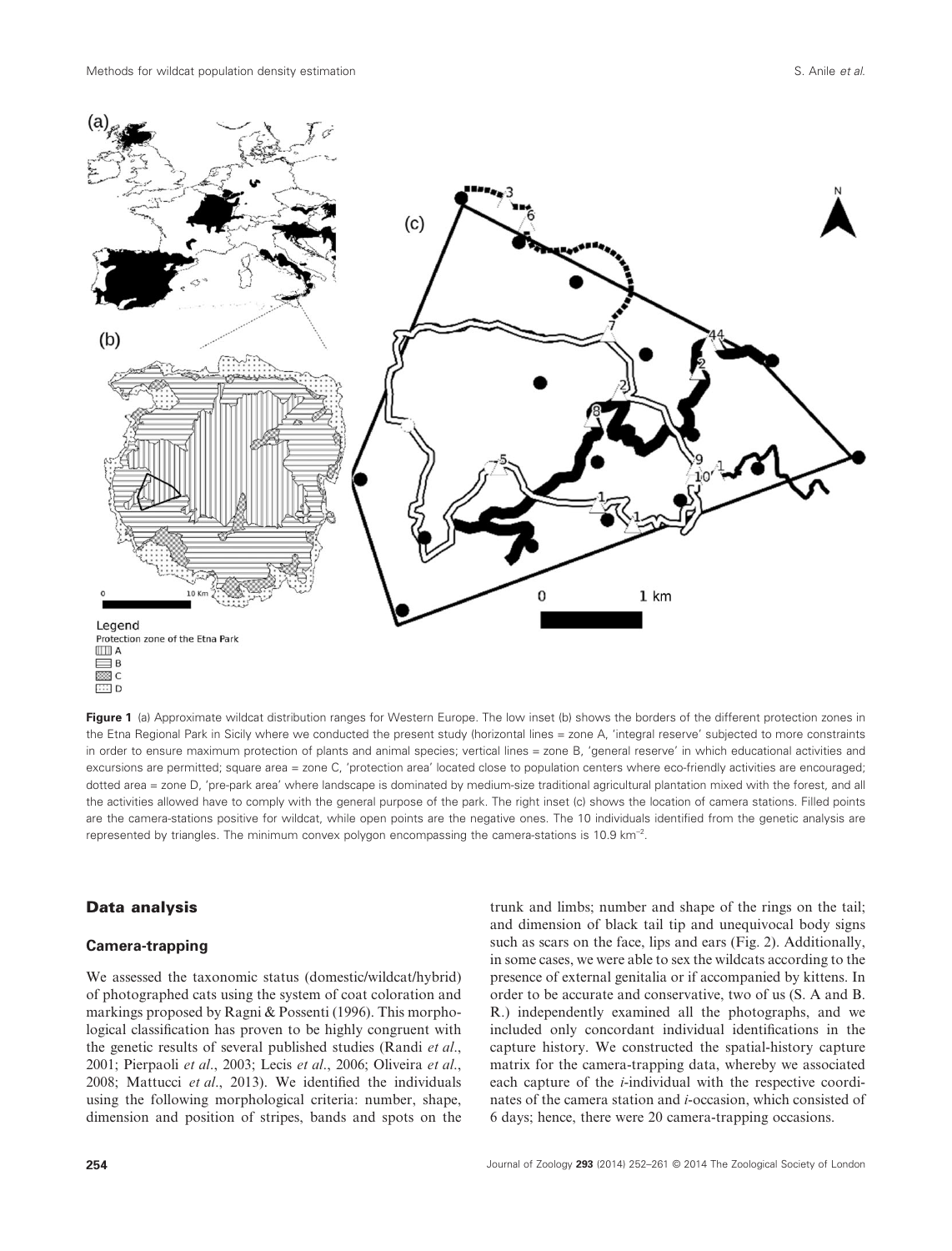![](_page_3_Figure_2.jpeg)

**Figure 2** Examples of wildcat morphological characteristics evaluated during the photographic comparison in order to perform individual identification of wildcats in the Etna Regional Park, Italy.

We performed data analyses in the R statistical environment (version 3.0.2, R Development Core Team, 2012) using the package *secr* (Efford, 2011) to calculate population density estimation under a SECR framework. Specifically, *secr* uses two distinct submodels within its workflow to compute the density (*D*): the first one simulates an animal's distribution from the capture history giving the individual's activity centre as its output, while the second simulates the capture process on the basis of the radial distance between the estimated centre of activity and the traps (Efford *et al*., 2009).

We set trap detector type for the camera-trapping analysis as 'proximity' (allowing for multiple detections of the same individual within the same occasion). We used the buffer function in *secr* to obtain an estimate for the buffer value to use when running the analyses on both datasets. We set the parameters for *secr* analyses as follows to allow a comparison between the results of the two independents datasets:

• distribution = Poisson; a homogeneous distribution of home range centre in the study area seemed a reasonable hypothesis because of the high trap success across stations and small trapping area (Borchers & Efford, 2008);

• detection function = half-normal; we uniformly set the cameras on well-used paths instead of random or cluster locations; hence, we assumed that capture probabilities decreases linearly with the distance of camera station to the individual's home range centre (Efford, Borchers & Byrom, 2009).

Additionally, we applied the equation 4  $D = \frac{y}{t} \frac{\pi}{vr(2+\theta)}$  $\frac{\pi}{2+\theta}$  of Rowcliffe *et al*. (2008) to our camera- trapping data to estimate the wildcat population density (*D*) directly from the camera-trapping rate  $(\frac{y}{t})$ :  $y = #$  detections;  $t =$  unit time) that was calculated as follows. Given that all parameters except detections (*y*) in the equation were constant, we used detections  $(y)$  to estimate mean population density and 95% confidence intervals using a bootstrapping approach. First, we considered the wildcat detections from a single camera per station. Then, for each of this two datasets (one from the left camera and one from the right camera), we randomly sampled 18 values (corresponding to the 18 camera stations) for 10 000 times. Lastly, using the average of the means from these two

datasets, we calculated the population density (*D*) along with the 95% confidence intervals. To quantify the variable *v* (animal speed/day-range) required by the REM, we used the average day-range (2.26 km) from available radio-tracking data for Mediterranean habitat (Sarmento *et al*., 2006; Monterroso *et al*., 2009). We measured the detection zone parameters of cameras, distance *r* and arc *θ*, with a series of trials  $(n = 30)$  in which the camera was approached, at varying speeds, by a leashed domestic cat (Manzo *et al*., 2012). We induced the cat to move perpendicularly toward the camera at the distances of 1.4, 2.2 and 3 m (minimum, average and maximum value of the distance between camera traps in the same station, respectively) for 10 trials for each measurement.

#### **Genetic analysis**

We collected scat samples in the same area where we set cameras by walking four transects weekly  $(5.5 \pm 2.1 \text{ km})$  and repeated for 17 consecutive occasions (total of 391 km walked) (Fig. 1). We walked transects mainly just after sunrise to minimize the exposure of those scats deposited during that night to sunlight and high-temperatures that could increase the likelihood of DNA degradation. In addition, we calculated the scat-deposition rate (*n*/km) for the fresh scats (excluding those collected in the first occasion as these could potentially biased the value) to provide a baseline reference for future surveys.

We identified wildcat scats following the criteria outlined in Lozano *et al*. (2003). We only analyzed fresh samples, i.e. those with a shiny surface, soft consistency and characteristic smell, to increase the chances of successful individual genotyping. We collected samples in 95% ethanol and stored them at −20°C less than 6 h after collection in the field. We automatically extracted total DNA using a MULTIPROBE IIEX Robotic Liquid Handling System (Perkin Elmer, Waltham, MA, USA) and the QIAGEN DNeasy tissue extraction kits (Qiagen, Inc., Hilden, Germany). We genotyped individuals at nine unlinked autosomal cat microsatellites (Menotti-Raymond & O'Brien, 1995; Menotti-Raymond *et al*., 1999) selected because they have been reliably used in previous wildcat studies (Randi *et al*., 2001; Pierpaoli *et al*., 2003). We extracted and amplified scat samples in dedicated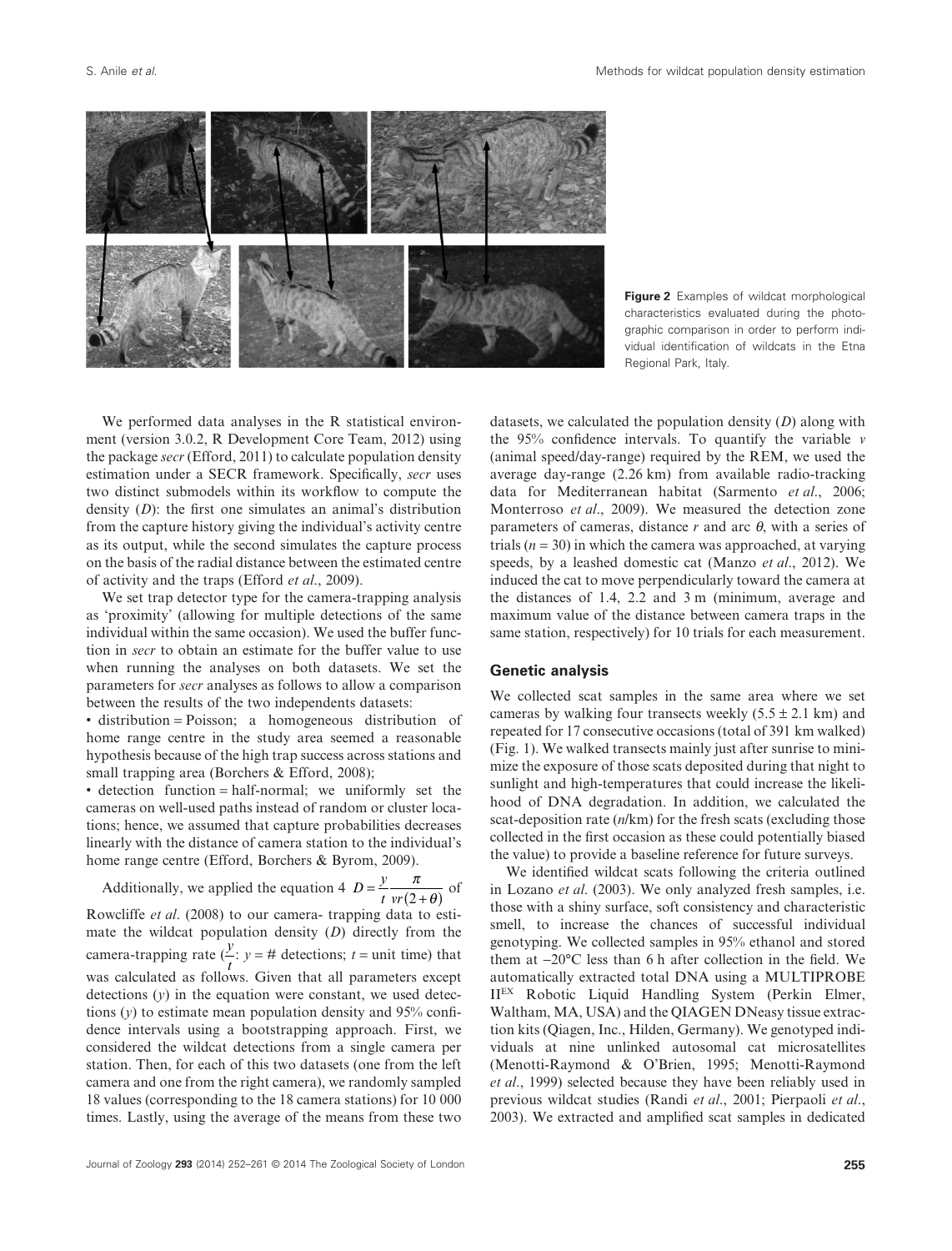rooms under a sterile laminar flood hood. We performed polymerase chain reactions (PCRs) following a multiple-tube approach designed for low-quality DNA samples (Taberlet *et al*., 1996; Randi *et al*., 2001). We always used negative (no DNA in PCR) and positive (samples with known genotypes) controls. We analyzed the amplicons in an ABI 3130xl sequencer with the software GENEMAPPER 4.0 (Applied Biosystems, Foster City, CA, USA). We assessed the quality of scat DNA by replicating independently four to eight amplifications per locus. After the first four replicates, we discarded samples showing  $\leq 50\%$  positive PCRs (i.e. PCRs producing the expected amplicons; screening step).We performed a reliability analysis (RELIOTYPE; Miller, Joyce & Waits, 2002) on samples showing >50% PCR+, and we additionally replicated four times unreliable loci (at threshold *R* < 0.95). We only definitively accepted genotypes with  $R > 0.95$ . We used GIMLET .3.3 (Valière, 2002) to compute the rate of allelic dropout (ADO), false alleles (FAs; Broquet, Menard & Petit, 2007) and to reconstruct the consensus genotypes. We accepted heterozygotes only if we saw the two alleles at least in two replicates, while homozygotes only if we saw the allele in at least four replicates. We used GENALEX 6.4 (Peakall & Smouse, 2002) to match the consensus genotypes among them and with a European wildcat database (*n* = 202).

We used the software STRUCTURE 2.3.1 (Falush, Stephens & Pritchard, 2003) to assign the genotypes to their population of origin, independent of any prior nongenetic information, to ascertain the taxonomic status of sampled individuals. The reference European wildcat samples included 202 genotypes collected from the entire species' distribution range in Italy, Sicily included. The reference domestic cats included 77 randomly bred cats collected within the wildcat range or in local catteries (Mattucci *et al*., 2013). We replicated each run of STRUCTURE five times, with  $10^4$  burn-in followed by  $10^5$  simulations, with or without the 'admixture' model, with the correlated ('*F*') or the independent ('*I*') allele frequencies models. We identified the optimal number of populations *K* running the software with  $K = 1-10$  and using the  $\Delta K$  statistics implemented in STRUCTURE HARVESTER 0.6.7 (Evanno, Regnaut & Goudet, 2005). Following previous studies (Oliveira *et al*., 2008; Randi, 2008), we assigned the unknown individual genotypes to one cluster (wild or domestic) if the proportion of membership was  $qi \ge 0.80$  or to both clusters if the proportion of membership was *q*i < 0.90 (admixed individuals). We compared STRUCTURE results with those obtained using the frequency-based assignment test in GENALEX (Paetkau *et al*., 1995).

We constructed a spatial-history capture matrix for the scat-collection datasets, whereby we associated each capture of the *i*-individual with the respective coordinates of the scat deposition place and *i*-occasion, which consisted of 7 days; hence, there were 17 scat-collection occasions. Following the same procedures used for the camera-trapping, we estimated wildcat population density using *secr* models. However, we set trap detector type for the scat-collection analysis as 'transectindependent' (allowing for detections of the same individual on different transects).

All results are presented as mean  $\pm$  se (unless explicitly stated). Population density estimations (*D*) are expressed as individuals km<sup>−</sup><sup>2</sup> .

#### **Results**

Camera traps accumulated 1080 trap-days and produced 70 wildcat detections from 16 out of 18 stations, yielding a trapping rate of 6.48 (# detections/100 trap-days). We identified 14 wildcats (excluding two kittens) from 59 detections (we discarded 11 wildcat detections because individual identification was not possible). Individual wildcats were photographed on average  $4.2 \pm 3.4$  times with individual captures per station being  $4.2 \pm 2.8$ , and wildcats without recaptures ( $n = 5$ ) were photographed only at the outermost camera stations. The number of individuals detected stabilized after the seventh occasion.

We collected a total of 129 wildcat scats, of which we considered 39 as fresh and therefore suitable for DNA extraction. Scat-deposition rate resulted in one fresh scat in 14.7 km. We discarded 24 samples (62%) that showed PCR+  $\leq 0.50$  during the screening step of the multitube protocol. We amplified the other 15 samples (38%) that showed PCR+ >0.50 a further four times. Finally, we discarded only one sample (SA109), while we accepted the other 14 (36%) that reached the threshold *R* > 0.95 (Supporting Information Appendix S1). The genotyped scats showed ADO =  $0.25 \pm 0.05$  and FA =  $0.01 \pm$ 0.01, and had low match probabilities MP (calculated as genotype probability *x* population size) =  $1.2 \times 10^{-3}$  and MPsibs (as estimated with PIDsibs) =  $1.8 \times 10^{-1}$ . The majority (85%) of the scats positive for the DNA extraction was collected within the first and the last two sampling occasions.

We identified 10 distinct individuals using the multilocus match (Supporting Information Appendix S1); we sampled one individual three times, two individuals two times and the others once. We obtained the highest values of Δ*K* in STRUCTURE with  $K = 2$  and average  $LnP(D) = -9170.28$  $[K=1 \text{ had } LnP(D) = -10077, \text{ and } K > 2 \text{ had } LnP(D) \le$ 8656.77]. At  $K = 2$ , we assigned all reference domestic cats (average  $Q_D = 0.978$ ; individual *q*d ranging from 0.833 to 0.998) and European wildcats ( $Q_W = 0.984$  and  $q_W = 0.867$ – 0.997) to two distinct clusters either using the '*I*' or '*F*' allele frequency model. We assigned the 10 genotypes identified in this study to the wildcat clusters with  $Q_W = 0.976$  and individual *q*w ranging from 0.959 to 0.996 (Supporting Information Appendix S1 and Fig. 3). The frequency-based population assignment test in GENEALEX confirmed STRUCTURE results, assigning all baseline domestic and European wildcats to their own clusters, and the 10 new samples to the wildcat clusters with 100% probability (Supporting Information Appendix S1 and Fig. 4).

The population density estimates based on the SECR model for camera trapping dataset was  $D = 0.32 \pm 0.10$ , with an overall efficiency of detection {i.e. detection probability, per sampling occasion, when the hypothetical activity centre of an animal coincides spatially with a camera trap;  $[g(0)]$  of  $0.14 \pm 0.03$ , and a scaling parameter of the distance function (σ) of 1000 ± 1376 m. The mean trapping rates for the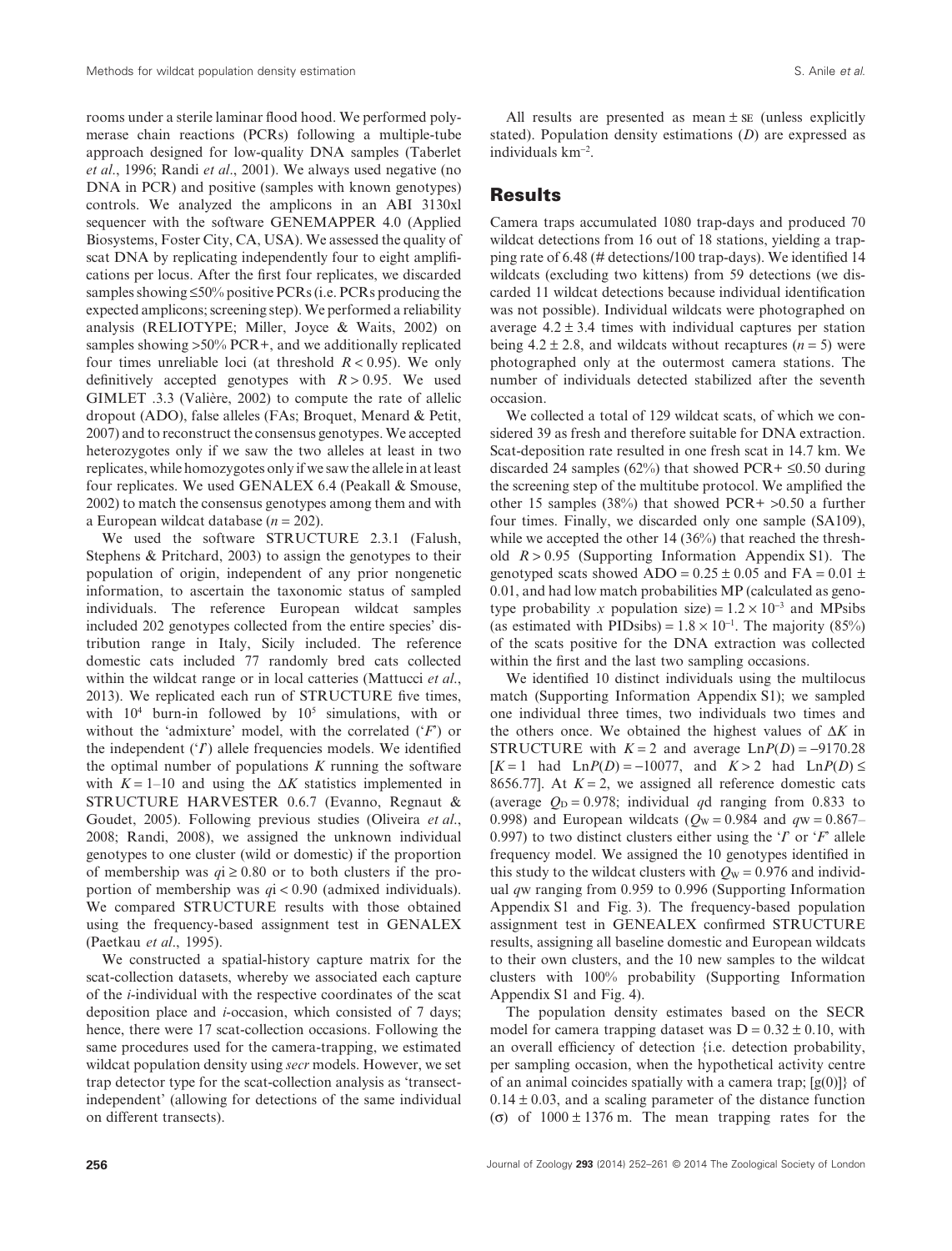![](_page_5_Figure_2.jpeg)

**Figure 3** Plot of individual membership proportion to a domestic (gray) and wildcat cluster (black) obtained in software STRUC-TURE (with the '*F*' or '*I*' models and choosing  $K = 2$ ) in reference domestic and European wildcats and scat genotypes. Each cat genotype is represented by a vertical bar split in *K* colored sections, according to their membership proportion in the *K* genetic clusters.

**Figure 4** Graphical plotting of individual baseline wildcat (light gray dots), domestic (dark gray dots), and scat (black triangles) microsatellite genotypes of the frequencybased population assignment test performed using software GENALEX. The plot aims to detect the origin population of each individual by comparing the likelihood of multilocus genotype in a set of predetermined populations (the least negative log value indicates the most likely population).

resampled dataset from the camera trap pairs were 4.35 and 3.70 detections/100 trap-days, resulting in a REM-based population density estimate of  $0.39 \pm 0.03$  (Fig. 5). Finally, the SECR model applied to the scat collection dataset yielded  $D = 1.36 \pm 0.73$ , with  $g(0) = 0.02 \pm 0.01$  and  $\sigma = 417 \pm 1299$  m (Fig. 5).

# **Discussion**

Even though we used a low camera-trap density over a relatively small sampling area, we were able to identify a high proportion of the resident wildcats. This was supported by the scat genetic analysis, which also confirmed the taxonomic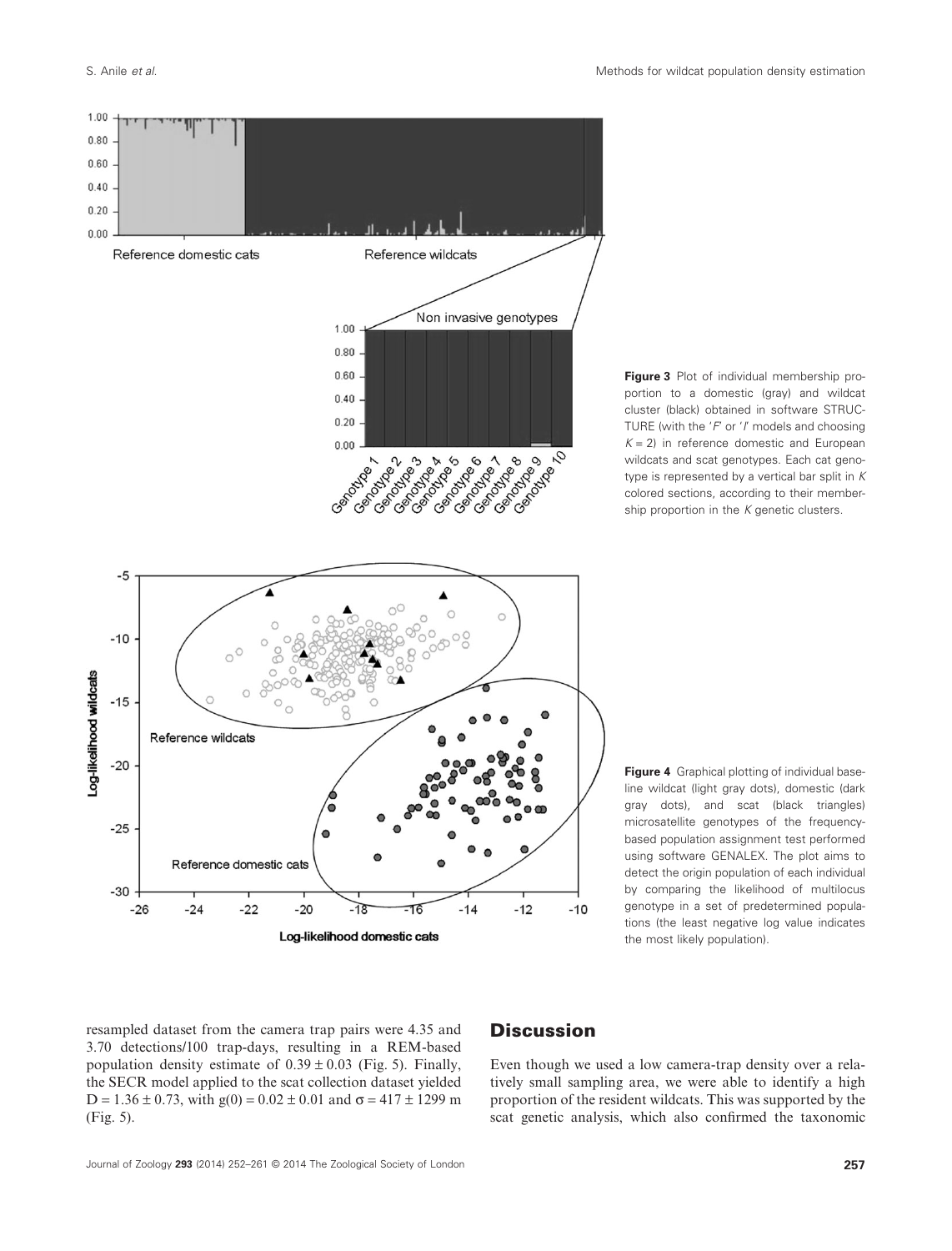![](_page_6_Figure_2.jpeg)

**Figure 5** Comparison of density estimates for wildcats in the Etna Regional Park, Italy, obtained by spatially explicit capture-recapture (camera-trapping and scat-collection) and random encounter model (camera-trapping) methods. Whiskers represent the 95% confidence intervals.

status of the cats. While for the camera-trapping dataset, the number of detected individuals versus occasions reached an asymptote, this was not possible for the scatcollection dataset. Indeed, the genetic analysis detected a lower number of individuals and recaptures, which in turn resulted in higher and less precise population density estimates, then those derived from the SECR model and the REM applied to the camera trapping data (Janecka *et al*., 2011). Nevertheless, the estimated population size derived from the scat dataset for the study area was  $14.8 \pm 7.9$  individuals, which matches the number of individuals identified by camera-trapping. Individual wildcats without recaptures were detected in the outermost camera traps according with the principle that animals with home-ranges inside the trap grid have a higher probability of being photographed (Royle *et al*., 2009; Kery *et al*., 2011).

Assuming that fresh scats useful for individual identification have been deposited a maximum of 2 days prior to collection, in principle future studies involving this method could shorten the sampling effort to less than 1 month (e.g. 17 occasions of 2 days). However, we argue that higher sampling effort (transect length and sampling occasions) would actually be required by this method to achieve a more accurate and precise estimation because few recaptures were detected, likely also due to our low DNA extraction success (36%).

The population density estimate from the REM  $(0.39 \pm 1)$ 0.03 individuals km<sup>−</sup><sup>2</sup> ) corresponded closely with that obtained by the SECR analysis of the camera-trapping data  $(0.32 \pm 0.1)$  individuals km<sup>-2</sup>). Nonetheless, this finding needs to be considered with caution (Sollmann *et al*., 2013*b*) as the REM remains relatively little tested under field conditions (Rovero & Marshall, 2009). Furthermore, our SECR and REM estimates cannot be considered completely independent as both relied on data obtained from the same cameras.

The trial calibration of the REM is an essential step (Rowcliffe *et al*., 2011; Manzo *et al*., 2012) to derive reliable detection parameters for the camera. Interestingly, the rate of success in triggering the camera by the domestic cat (1/3) approximates that recorded for the wildcat by the pairs of camera trap in the field (19/70); this suggests that our

estimation of the camera detection zone should be considered realistic.

The SECR camera-trapping density estimate of our wildcat population (which, according to the earlier considerations, appeared to be the most reliable method) falls within the medium-high values reported in the literature (0.1–0.5 individuals km<sup>−</sup><sup>2</sup> ) (Anile *et al*., 2012), although differences among studies in methodology and genetic identity (hybrid vs. wildcat) of the target population should be taken into account. Similar camera-trapping studies on wildcats have been conducted in Scotland on a hybridizing population (Kilshaw & Macdonald, 2011) and in Turkey (Can *et al*., 2009). Overall, these studies resulted in lower trapping rates (# detections/100 trap-days; 0.8 and 2.3 in Scotland, and 1.8 in Turkey), lower densities (0.29 and 0.22 individuals km<sup>−</sup><sup>2</sup> ) and lower number of individuals identified (13 and 8, respectively). Moreover, their population density estimates were also less precise  $(SE = 0.13$  and 2.9 individuals km<sup>−</sup><sup>2</sup> , respectively) than the one obtained by our SECR camera-trapping method.

Thus far, the only study on wildcats that has used a scatcollection followed by genetic analyses (but not accompanied by population density estimation) is by Piñeiro & Barja (2012) in Spain. These authors report that 16 wildcats were identified from 26 out of 41 scats, yielding a DNA extraction success of 63.4%, which may have been favored by the lower average temperatures.

Our genetic analysis identified 10 European wildcat individuals using nine STRs molecular markers from 14 out of 39 scat samples (36%) collected in this study (Supporting Information Appendix S1). Although we used the multitube approach and strict quality controls required to control for PCR errors associated with low-content DNA samples such as feces, genotyping success in our study was lower (36 % vs. ∼70%) than other noninvasive felid DNA studies (Ernest *et al*., 2000; McKelvey *et al*., 2006; Janecka *et al*., 2008; Mondol *et al*., 2009). As the temporal distribution of the scats positive for the DNA extraction was highly skewed, it is possible that the lower ambient temperatures of May and September (∼20°C) versus those in June–August (∼30°C) could have reduced the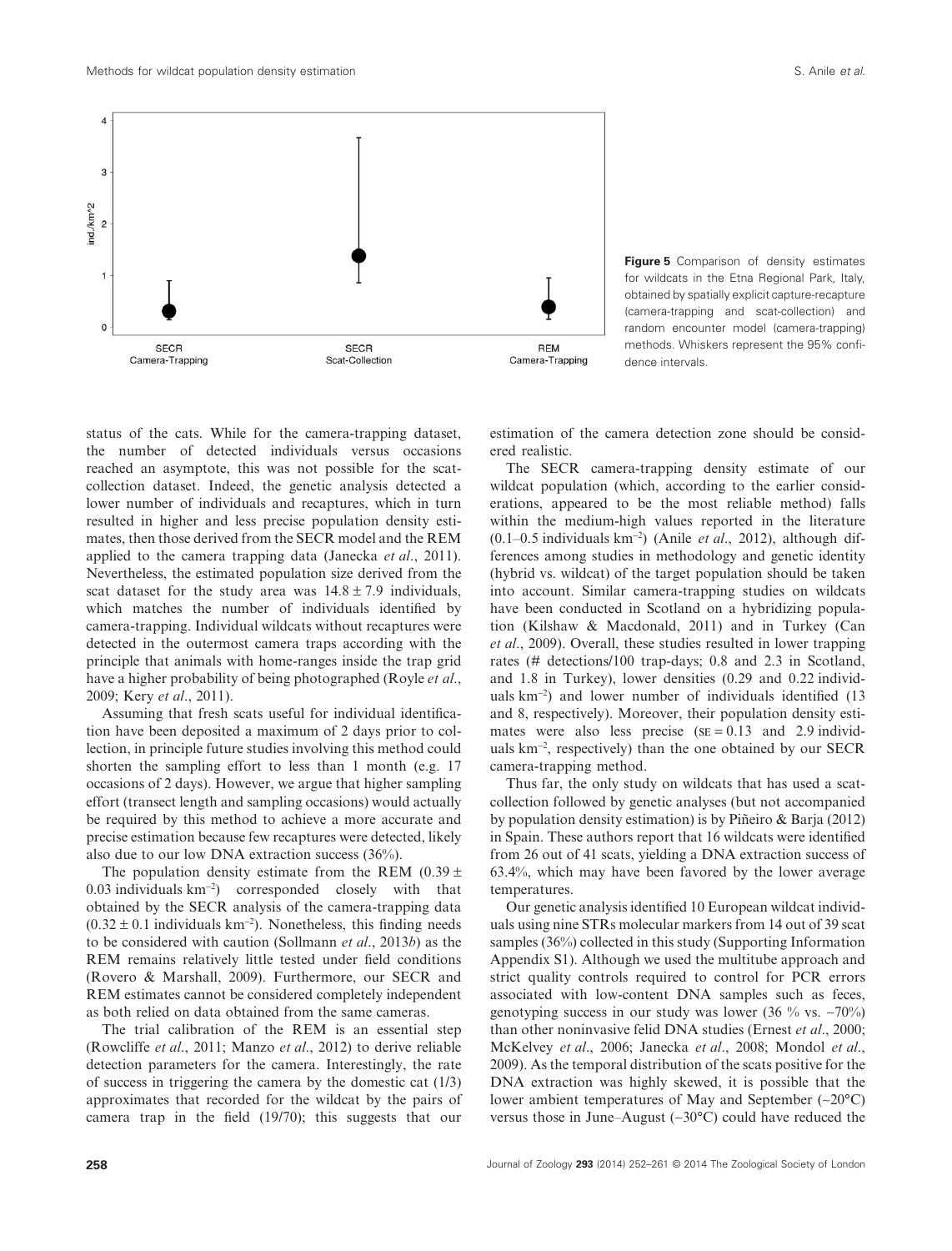DNA degradation process, thus resulting in a higher likelihood of DNA extraction.

Despite the short microsatellites motif repeat (all loci were dinucleotides), the significant variability of the loci used in this study, expressed as gene diversity He, (see Randi *et al*., 2001; Pierpaoli *et al*., 2003; Mattucci *et al*., 2013), may have increased the risk of ADO independent of amplicon length and repeat motif [a 10% increase in He would increase ADO rate from 20% to 22.2%, (Broquet *et al*., 2007)]. Improving noninvasive collection protocols (Ruell & Crooks, 2007) and PCR methods will likely increase amplification success and reduce errors, thus making more efficient use of low-quality DNA samples (Janecka *et al*., 2008). In particular, to improve the genotyping success, it could be useful to (1) collecting excremental samples on a daily base to ensure their freshness (Piggott & Taylor, 2003); (2) conducting the survey in period with low ambient temperatures (Piggott & Taylor, 2003); (3) performing the laboratory analyses as soon as possible (Waits & Paetkau, 2005).

# **Conclusions**

Despite the sampling limitations of this study, we could reliably compare population density estimations and hence provide a useful example for designing similar studies, bearing in mind that surveying a larger area and including habitat covariates would strengthen the outcome. While the most reliable method to estimate wildcat population density was the SECR analysis applied to the camera-trapping data, our genetic analysis confirmed the genetic status of our target population. This is important as hybridization with domestic cats is one of the major threats to wildcat conservation (Oliveira *et al*., 2008). The difference in population density estimates from the camera-trapping and scatcollection methods is likely due to the lower number of captures and recaptures obtained from the latter method; this suggests that increasing both sampling effort and genotyping success could increase method performance. Cameratrapping (along with the wide variety of analytical methods recently proposed) can be integrated with genetic tools for noninvasive samples to provide a deeper view into the ecology of the target species (Sollmann *et al*., 2013*a*); such a unified tool can be applied to survey also other mesocarnivore species. Finally, we hope that our findings will contribute to the long-lasting conservation of this threatened and highly distinct insular population of wildcats.

# **Acknowledgments**

We thank Carlo Amico and Maurizio Pennisi from the 'Ripartizione Faunistico Venatoria di Catania' for providing the camera traps used in this study. We also thank Lorenzo Gaudiano and Rocco Sorino for the help with deriving detection parameters of the camera, and Andrew Bowkett for editorial review. We are grateful to Simone Tenan and two anonymous reviewers for their useful comments that firmly improved earlier versions of the paper.

# **References**

- Anile, S., Amico, C. & Ragni, B. (2012). Population density estimation of the European wildcat (*Felis silvestris*) in Sicily using camera trapping. *Wildl. Biol. Pract.* **8**, 1–12.
- Borchers, D.L. & Efford, M.G. (2008). Spatially explicit maximum likelihood methods for capture–recapture studies. *Biometrics* **64**, 377–385.
- Broquet, T., Menard, N. & Petit, E. (2007). Non invasive population genetics: a review of sample source, diet, fragment length and microsatellite motif effects on amplification success and genotyping error rates. *Conserv. Genet.* **8**, 249–260.
- Can, O.E., Kandemir, I. & Togan, I. (2009). The wildcat *Felis silvestris* in northern Turkey: assessment of status using camera trapping. *Oryx* **45**, 112–118.
- Daniels, M.J., Beaumont, M.A., Johnson, P.J., Balharry, D., Macdonald, D.W. & Barratt, E. (2001). Ecology and genetics of wild-living cats in the north-east of Scotland and the implications for the conservation of the wildcat. *J. Appl. Ecol.* **38**, 146–161.
- Driscoll, C. & Nowell, K. (2010). *Felis silvestris*. In: IUCN 2012. IUCN Red List of Threatened Species. Version 2012.2. Downloaded on 16 April 2013. http:// www.iucnredlist.org
- Eckert, I., Suchentrunk, F., Markov, G. & Hartl, G.B. (2009). Genetic diversity and integrity of German wildcat (*Felis silvestris*) populations as revealed by microsatellites, allozymes, and mitochondrial dna sequences. *Mamm. Biol.* **75**, 160–174.
- Efford, M.G. (2011). Estimation of population density by spatially explicit capture–recapture analysis of data from area searches. *Ecol.* **92**, 2202–2207.
- Efford, M.G., Borchers, D.L. & Byrom, A.E. (2009). Density estimation by spatially explicit capture-recapture:likelihoodbased methods. In *Modeling demographic processes in marked populations*: 255–269. Thomson, D.L., Cooch, E.G. & Conroy, M.J. (Eds). New York: Springer.
- Efford, M.G., Dawson, D.K. & Borchers, D.L. (2009). Population density estimated from locations of individuals on a passive detector array. *Ecol.* **90**, 2676–2682.
- Ernest, H.B., Penedo, M.C.T., May, B.P., Syvanen, M. & Boyce, W.M. (2000). Molecular tracking of mountain lions in the Yosemite Valley region in California: genetic analysis using microsatellites and faecal DNA. *Mol. Ecol.* **9**, 433– 441.
- Evanno, G., Regnaut, S. & Goudet, J. (2005). Detecting the number of clusters of individuals using the software structure: a simulation study. *Mol. Ecol.* **14**, 2611–2620.
- Falush, D., Stephens, M. & Pritchard, J.K. (2003). Inference of population structure using multilocus genotype data: linked loci and correlated allele frequencies. *Genet.* **164**, 1567–1587.
- Germain, E., Benhamou, S. & Poulle, M.L. (2008). Spatiotemporal sharing between the European wildcat, the domestic cat and their hybrids. *J. Zool.* **276**, 195–203.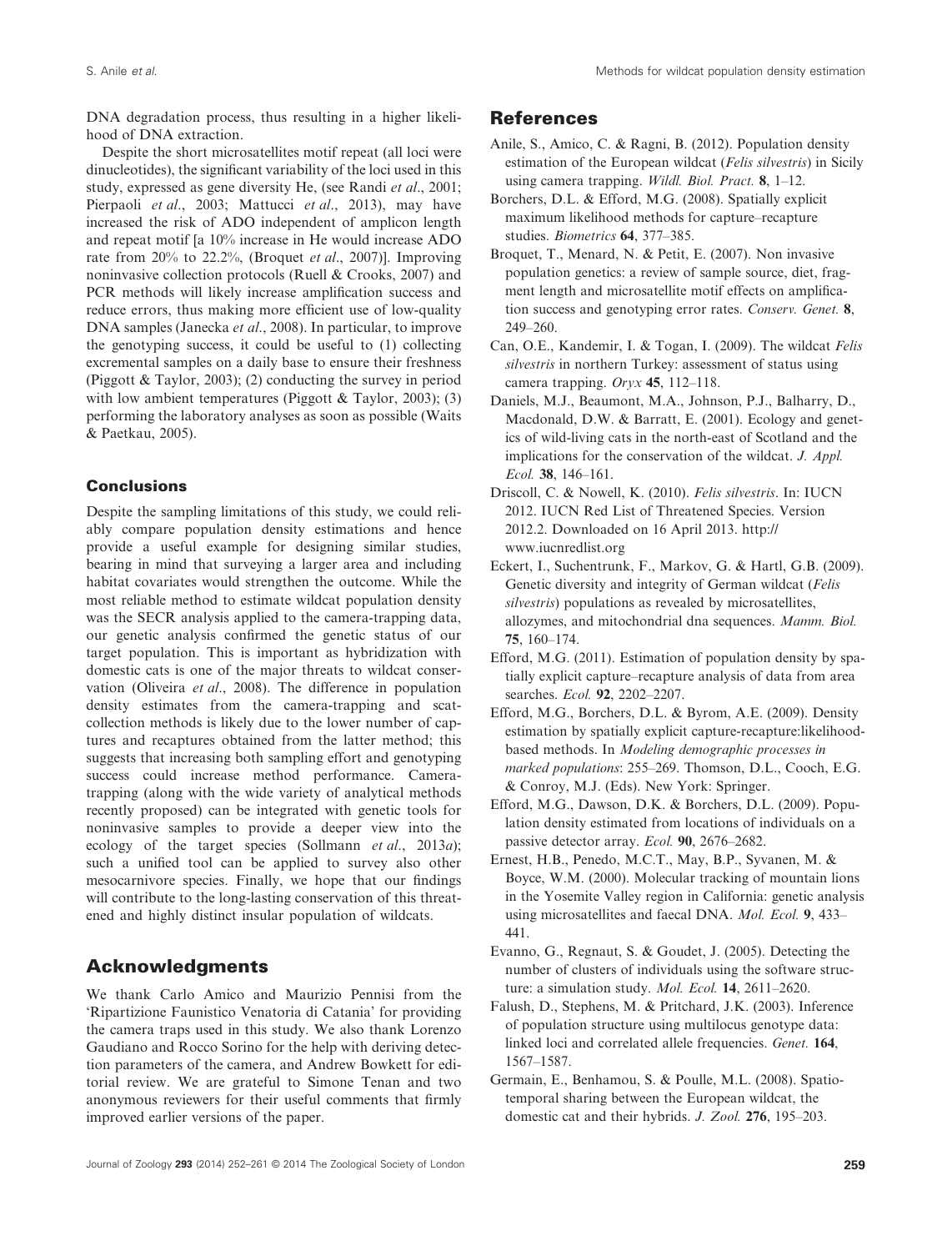Hertwig, S.T., Schweizer, M., Stepanow, S., Jungnickel, A., Bohle, U.R. & Fischer, M.S. (2009). Regionally high rates of hybridization and introgression in German wildcat populations (*Felis silvestris*, carnivora, felidae). *J. Zool. Syst. Evol. Res.* **47**, 283–297.

Jackson, R.M., Jerry, D.R., Rinchen, W. & Don, O.H. (2005). *Surveying snow leopard populations with emphasis on camera trapping: a handbook*. Sonoma, CA: The Snow Leopard Conservancy.

Janecka, J.E., Jackson, R., Yuquang, Z., Diqiang, L., Munkhtsog, B., Buckley-Beason, V. & Murphy, W.J. (2008). Population monitoring of snow leopards using noninvasive collection of scat samples: a pilot study. *Anim. Conserv.* **11**, 401–411.

Janecka, J.E., Munkhtsog, B., Jackson, R.M., Naranbaatar, G., Mallon, D.P. & Murphy, W.J. (2011). Comparison of noninvasive genetic and camera-trapping techniques for surveying snow leopards. *J. Mammal.* **92**, 771–783.

Kery, M., Gardner, B., Stoeckle, T., Weber, D. & Royle, J.A. (2011). Use of spatial capture-recapture modelling and DNA data to estimate densities of elusive animals. *Conserv. Biol.* **25**, 356–364.

Kilshaw, K. & Macdonald, D.W. (2011). The use of camera trapping as a method to survey for the Scottish wildcat. Scottish Natural Heritage Commissioned Report no. 479.

Kitchener, A.C. & Rees, E.E. (2009). Modelling the dynamic biogeography of the wildcat: implications for taxonomy and conservation. *J. Zool.* **279**, 144–155.

Klar, N., Herrmann, M., Henning-Hahn, M., Pott-Dörfer, B., Hofer, H. & Kramer-Schadt, S. (2012). Between ecological theory and planning practice: (re-) connecting forest patches for the wildcat in lower Saxony, Germany. *Landsc Urban Plan.* **105**, 376–384.

Klar, N., Herrmann, M. & Kramer-Schadt, S. (2009). Effects and mitigation of road impacts on individual movement behaviour of wildcats. *J. Wildl. Mgmt.* **73**, 631–638.

Klar, N., Néstor, F., Kramer-Schadt, S., Herrmann, M., Trinzen, M., Buttner, I. & Niemitz, C. (2008). Habitat selection models for European wildcat conservation. *Biol. Conserv.* **141**, 308–319.

Krone, O., Guminsky, O., Meinig, H., Herrmann, M., Trinzen, M. & Wibbelt, G. (2008). Endoparasite spectrum of wild cats (*Felis silvestris* Schreber, 1777) and domestic cats (*Felis catus* L.) from the Eifel, Pfalz region and Saarland, Germany. *Eur. J. Wildl. Res.* **54**, 95–100.

Lecis, R., Pierpaoli, M., Birò, Z., Szemethy, L., Ragni, B., Vercillo, F. & Randi, E. (2006). Bayesian analyses of admixture in wild and domestic cats (*Felis silvestris*) using linked microsatellite loci. *Mol. Ecol.* **15**, 119–131.

Lozano, J. (2010). Habitat use by European wildcats (*Felis silvestris*) in central Spain: what is the relative importance of forest variables? *Anim. Biodivers. Conserv.* **33**, 143–150.

Lozano, J., Virgos, E., Cabezas-Diaz, S. & Mangas, J.G. (2007). Increase of large game species in Mediterranean areas: is the European wildcat (*Felis silvestris*) facing a new threat? *Biol. Conserv.* **138**, 321–329.

Lozano, J., Virgos, E., Malo, A.F., Hurtas, D.L. & Casanovas, J.G. (2003). Importance of scrub–pastureland mosaics for wild-living cats occurrence in a Mediterranean area: implications for the conservation of the wildcat (*Felis silvestris*). *Biodivers. Conserv.* **12**, 921–935.

Manzo, E., Bartolommei, P., Rowcliffe, M.J. & Cozzolino, R. (2012). Estimation of population density of European pine marten in central Italy using camera trapping. *Acta Theriol.* **57**, 165–172.

Mattucci, F., Oliveira, R., Bizzarri, L., Vercillo, F., Anile, S., Ragni, B., Lapini, L., Sforzi, A., Alves, P.C., Lyons, L.A. & Randi, E. (2013). Genetic structure of wildcat (*Felis silvestris*) populations in Italy. *Ecol. Evol.* **3**, 2443–2458.

McKelvey, K.S., Von Kienast, J., Aubry, K.B., Koehler, G.M., Maletzke, B.T., Squires, J.R., Lindquist, E.L., Loch, S. & Schwartz, M.K. (2006). DNA analysis of hair and scat collected along snow tracks to document the presence of Canada lynx. *Wildl. Soc. B.* **34**, 451–455.

Menotti-Raymond, M., David, V.A., Lyons, L.A., Schäffer, A.A., Tomlin, J.F., Hutton, M.K. & O'Brien, S.J. (1999). A genetic linkage map of microsatellites in the domestic cat (*Felis catus*). *Genomics* **57**, 9–23.

Menotti-Raymond, M.A. & O'Brien, S.J. (1995). Evolutionary conservation of ten microsatellite loci in four species of felidae. *J. Hered.* **86**, 319–322.

Miller, C., Joyce, P. & Waits, L. (2002). Assessing allelic dropout and genotype reliability using maximum likelihood. *Genet.* **160**, 357–366.

Mondol, S., Karanth, K.U., Kumar, N.S., Gopalaswamy, A.M., Andheria, A. & Ramakrishnan, U. (2009). Evaluation of non-invasive genetic sampling methods for estimating tiger population size. *Biol. Conserv.* **142**, 2350– 2360.

Monterroso, P., Brito, J.C., Ferreras, P. & Alves, P.C. (2009). Spatial ecology of the European wildcat in a Mediterranean ecosystem: dealing with small radio-tracking datasets in species conservation. *J. Zool.* **279**, 27–35.

Nowell, K. & Jackson, P. (1996). *Status survey and conservation plan Wild Cats*. Cambridge, UK: IUCN Publication Services Unit, The Burlington Press.

Oliveira, R., Godinho, R., Randi, E., Ferrand, N. & Alves, P.C. (2008). Hybridization versus conservation: are domestic cats threatening the genetic integrity of wildcats (*Felis silvestris silvestris*) in Iberian peninsula? *Philos. Trans. R. Soc. Biol. Sci.* **363**, 2953–2961.

Paetkau, D., Calvert, W., Stirling, I. & Strobeck, C. (1995). Microsatellite analysis of population structure in Canadian polar bears. *Mol. Ecol.* **4**, 347–354.

Peakall, R. & Smouse, P.E. (2002). Genalex v.6.1: genetic analysis in excel. Population genetic software for teaching and research. *Mol. Ecol. Notes* **6**, 288–295.

Pierpaoli, M., Birò, Z.S., Herrmann, M., Hupe, K., Fernandes, M., Ragni, B., Szemethy, L. & Randi, E.